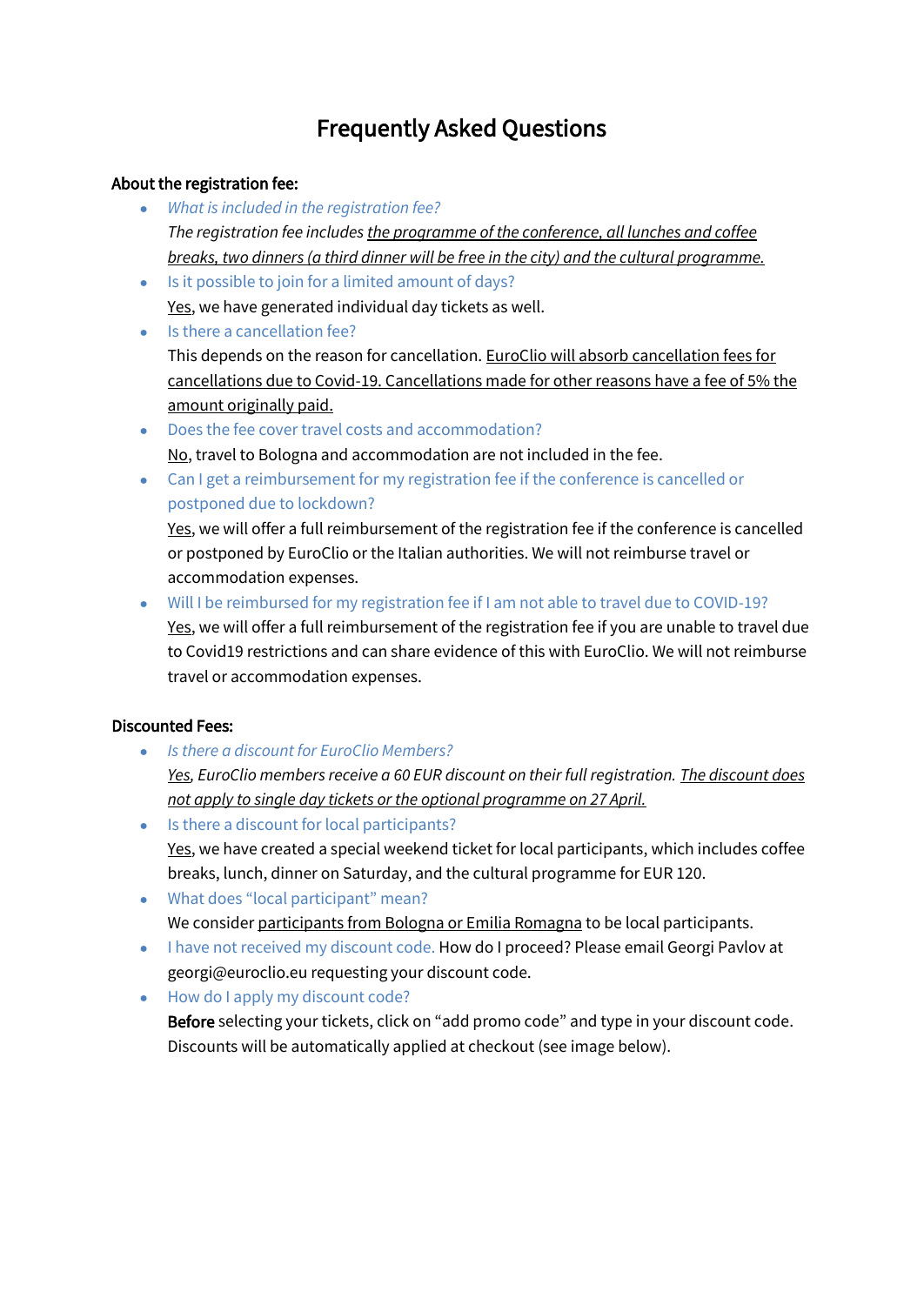| Enter promo code<br>Optional Programme Wednesday 27 April<br><b>C35.00</b>                                                                                                      | 0        | What is History for?<br>listery and the present wert<br>Bologna, 28 April to \$1 Nay 2022 |
|---------------------------------------------------------------------------------------------------------------------------------------------------------------------------------|----------|-------------------------------------------------------------------------------------------|
|                                                                                                                                                                                 |          |                                                                                           |
|                                                                                                                                                                                 |          |                                                                                           |
| Sales end on 21 Apr 2022<br>This ticket allows you to join the optional informal dinner on Wednesday 27 April, which<br>will be followed by a walking tour of Bologna at night. |          |                                                                                           |
| Full Conference (28 April-1 May, Early Bird)<br>€360.00                                                                                                                         | n        |                                                                                           |
| Sales end on 31 Jan 2022                                                                                                                                                        |          |                                                                                           |
| Thursday 28 April 2021 (Early Bird)<br>£90.00                                                                                                                                   |          |                                                                                           |
| Sales end on 31 Jan 2022                                                                                                                                                        |          |                                                                                           |
| Friday 29 April 2021 (Early Bird)<br>€90.00                                                                                                                                     | o        |                                                                                           |
| Sales end on 31 Jan 2022                                                                                                                                                        |          |                                                                                           |
| on a stopped from the ab                                                                                                                                                        |          |                                                                                           |
|                                                                                                                                                                                 | Checkout |                                                                                           |
| 28th EuroClio Annual Conference: What is history for?                                                                                                                           |          | <b>CECO/AR</b><br><b>P</b> inotte<br><b>EuroCliv 2015 Annual Corde</b>                    |
| Thu, 28 Apr 2022 09:00 - Sun, 1 May 2022 09:00 CEST                                                                                                                             |          |                                                                                           |
| Applied. A €60.00 discount is available. Remove                                                                                                                                 |          | What is History for?<br>Mixtory and thy procent ward                                      |
| <b>Discounted Tickets</b>                                                                                                                                                       |          | Belegrie 20-ko from 15 View 2022                                                          |
| Full Conference (28 April-1 May, Early Bird)<br>C300.00 0360 08<br>Sales end on 31 Jan 2022                                                                                     | $\circ$  |                                                                                           |
| Ontional Programme Wednesday 27 April                                                                                                                                           |          |                                                                                           |

### Deadlines and cancellation policy:

- When is the deadline for the Early Bird tickets? The deadline for Early Bird tickets is 31 January 2022 at 23:30.
- When is the deadline for registration? The deadline for registration is 21 April at 23:30.
- *How can I cancel my registration? You can cancel your registration in your personal Eventbrite page. Alternatively, you can email the EuroClio staff. You will be asked to justify the cancellation.*
- What is the deadline for cancellation? You can cancel your registration until 21 April at 23:30.

#### Covid-19:

- *What are COVID-19 regulations in Italy? For the latest Covid-19 information about Italy, and Emilia Romagna specifically, please check the official communications from the region: https://emiliaromagnaturismo.it/en/infocovid-19.*
- *Do I have to be vaccinated to participate in the conference?*

*We will not check the vaccination status of our participants. However, you might be required to show an European green pass or equivalent to enter the conference venue and restaurants. We will keep you posted and share more details about Covid regulations closer to the conference date.*

● *Do I need a European green pass to participate in the conference?*

*You might be required to show an European green pass or equivalent to enter the conference venue and restaurants. We will keep you posted and share more details about Covid regulations closer to the conference date.*